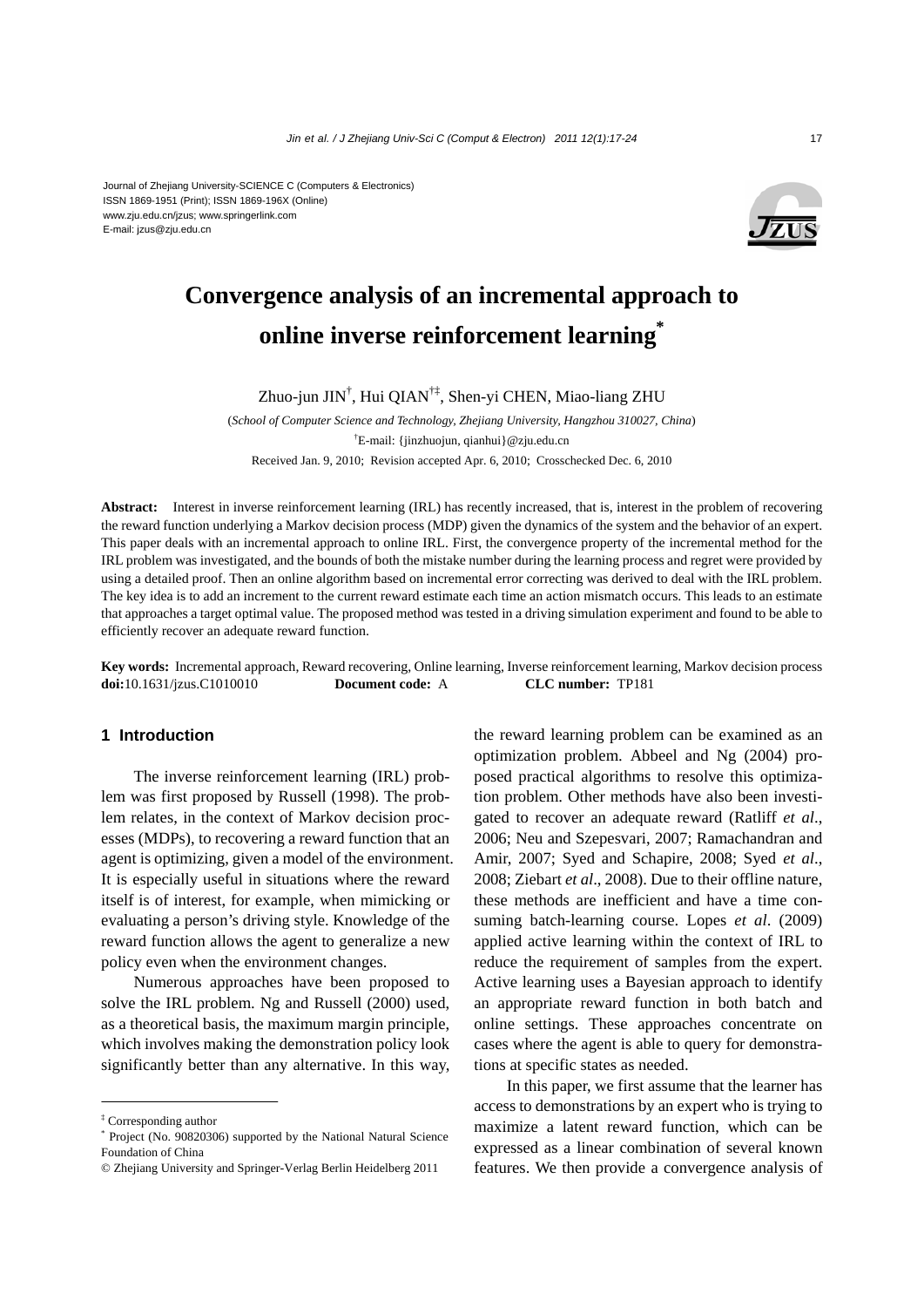the general incremental solution in an IRL background, and then propose an incremental IRL algorithm. Through an empirical experiment, we demonstrate that our algorithm usually terminates within a few steps and produces a learned policy that has a style highly similar to the expert's and produces a reward function that leads to that policy.

## **2 Notation and problem formulation**

A finite-state MDP is a tuple (*S*, *A*, *P*, *γ*, *R*), where *S* is a finite set of *N* states,  $A = \{a_1, a_2, \ldots, a_k\}$  is a set of *k* actions, *P* denotes the state transition function,  $P_a(s)$  denotes the state transition probabilities upon taking action *a* in state *s*, *γ*∈[0, 1] refers to the discount factor, and *R* is the reward function, bounded in absolute value by  $R_{\text{max}}$ . Throughout this paper, the reward function is written as *R*(*s*) instead of *R*(*s*,*a*) for simplicity. This is valid in situations where the goal is related only with the state, such as in a path planning problem.

A series of observations of the expert's behavior,  $O = \{(s_1, a_1), (s_2, a_2), ..., (s_T, a_T)\}\$ , which means that in the state  $s_i$  the expert takes action  $a_i$  at the time step *i*. A policy is defined as a map *π*: *S*→*A*.

As for the expert, there are two basic assumptions: (1) the expert is attempting to maximize the total accumulated reward according to a latent reward function, which we will call the 'reward optimality condition', and (2) the expert always performs the optimal action.

For the solution to the problem, two classical statements concerning MDP are required, Bellman equations and Bellman optimality (Sutton and Barto, 1998).

**Statement 1** (Bellman equations) Given an MDP  $M=(S, A, P, \gamma, R)$  and a policy  $\pi: S \rightarrow A$ , for all  $s \in S$  and  $a \in A$ ,  $V^{\pi}$  and  $Q^{\pi}$  satisfy

$$
V^{\pi}(s) = R(s) + \gamma \sum_{s'} P_{s\pi}(s')V^{\pi}(s'), \qquad (1)
$$

$$
Q^{\pi}(s, a) = R(s) + \gamma \sum_{s'} P_{sa}(s')V^{\pi}(s').
$$
 (2)

**Statement 2** (Bellman optimality) Given an MDP  $M=(S, A, P, \gamma, R)$  and a policy  $\pi: S \rightarrow A$ ,  $\pi$  is an optimal policy for *M* if and only if, for all  $s \in S$ ,

$$
\pi(s) \in \arg\max_{a \in A} Q^{\pi}(s, a).
$$
 (3)

Within a loose coupling state space, in order to obtain better generalization ability, state space is often represented as a linear combination of features. As suggested by Ng and Russell (2000), in this work it is assumed that

$$
R(s) = \sum_{i=1}^d \omega_i \varphi_i(s) ,
$$

where  $\varphi_1, \varphi_2, \ldots, \varphi_d$  are fixed basis reward functions, each corresponding to one particular feature, and  $\omega = [\omega_1, \omega_2, \ldots, \omega_d]$  is the feature weight or feature coefficient among these basis reward functions. Under this assumption, the following relationship between the value function and feature expectation exists:  $V = \omega^T \mu$ , where  $\mu_i = E \left[ \sum_{t=1}^{\infty} \gamma^t \varphi_i(s_t) \mid \pi \right]$  is called the feature expectation.

Based on the maximum margin principle, which states that the feature weight vector should maximize the difference of the return between the demonstration and the other alternatives, the IRL problem can be stated as an optimization problem in the form

$$
\max\left(V_R(\pi^*) - E_{\pi}\left[V_R(\pi)\right]\right)
$$
  
s.t.  $||R||_2 = 1,$  (4)

where  $\pi^*$  is the expert's policy and the expectation is over all other policies  $\pi$ . Intuitively, the goal is to make the margin between the optimal policy and the others as large as possible.

# **3 Incremental inverse reinforcement learning algorithm**

This section provides the derivation of the sufficient and necessary conditions of the optimal action from the Bellman equation. Then, a variant of the original optimization form is provided. Furthermore, the analysis and proof of the convergence property of the incremental algorithm in the context of the IRL problem are emphasized. This is followed by a detailed description of the incremental IRL algorithm.

For simplicity, Eq. (1) can be rewritten in vector form:

$$
V^{\pi} = R + \gamma P^{\pi} V^{\pi}.
$$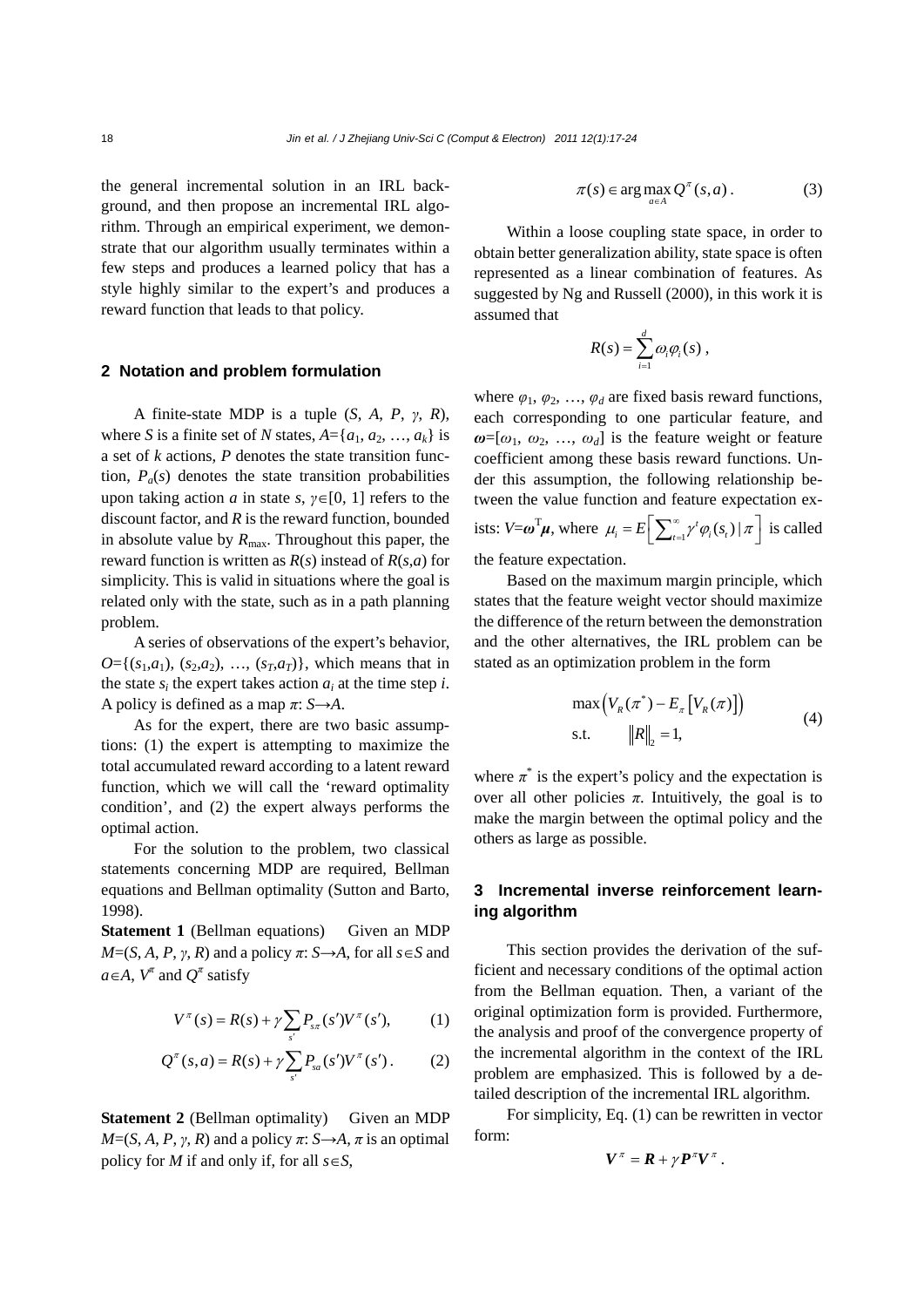Simple manipulation gives

$$
\boldsymbol{V}^{\pi} = (\boldsymbol{I} - \gamma \boldsymbol{P})^{-1} \boldsymbol{R} .
$$

As suggested by Ng and Russell (2000), suppose in the state  $s_1$  the expert takes action  $a^*$  as the optimal choice. Then the objective function in Eq. (4) has the following equivalent expressions:

$$
\begin{split} \boldsymbol{P}_{a}^{\mathrm{T}}(s_{1})\boldsymbol{V}^{\pi} - \boldsymbol{P}_{a}^{\mathrm{T}}(s_{1})\boldsymbol{V}^{\pi} \\ &= \boldsymbol{P}_{a}^{\mathrm{T}}(s_{1})(\boldsymbol{I} - \gamma \boldsymbol{P})^{-1}\boldsymbol{R} - \boldsymbol{P}_{a}^{\mathrm{T}}(s_{1})(\boldsymbol{I} - \gamma \boldsymbol{P})^{-1}\boldsymbol{R} \quad (5) \\ &= (\boldsymbol{P}_{a^{*}}(s_{1}) - \boldsymbol{P}_{a}(s_{1}))^{\mathrm{T}}(\boldsymbol{I} - \gamma \boldsymbol{P})^{-1}\boldsymbol{R}, \end{split}
$$

where *a*∈*A*/*a*\* . Thus, after a series of the demonstration  $O=\{(s_1,a_1), (s_2,a_2), ..., (s_T,a_T)\}\)$ , based on the maximum margin principle, we can write the optimization problem as

$$
\max \left( \sum_{i=0}^{T} \sum_{a \in A/a^{*}} (\bm{P}_{a^{*}}(s_{i}) - \bm{P}_{a}(s_{i}))^{T} (\bm{I} - \gamma \bm{P}_{a^{*}})^{-1} \bm{R} \right)
$$
  
s.t.  $||\bm{R}||_{2} = 1$ .

For conciseness, the demonstration instance at each step is denoted by

$$
\boldsymbol{v}_i^{\mathrm{T}} = (\boldsymbol{P}_{a^*}(s_i) - \boldsymbol{P}_a(s_i))^{\mathrm{T}} (\boldsymbol{I} - \gamma \boldsymbol{P}_{a^*})^{-1}
$$

for  $a \in A/a^*$ . Note that the  $v_i^T$  implicitly contains multiple vectors, with each corresponding to one nonoptimal action when the non-optimal action is not unique.  $\mathbf{c} = \sum_{i=0}^{T} \mathbf{v}_i$  is called the accumulated demonstration instance.

Suppose at step  $i$  the expert is in  $s_i$  and is changed to  $s_{i+1}$  after performing optimal action  $a^*$ , so that all other actions are regarded as non-optimal actions by default. Since statement  $a^*$  is optimal and equivalent to  $Q^*(s_i, a^*) \geq Q^*(s_i, a)$ ,  $\forall a \in A/a^*$ , it is natural to define the loss function as

$$
g(\boldsymbol{R}, \boldsymbol{\nu}_i) = \begin{cases} -\boldsymbol{\nu}_i^{\mathrm{T}} \boldsymbol{R}, & \text{if } i \in M, \\ 0, & \text{if } i \notin M, \end{cases}
$$

where  $M = \{i: \mathbf{v}_i^{\mathrm{T}} \mathbf{R}_i < 0\}$ ,  $\mathbf{v}_i^{\mathrm{T}} \mathbf{R} = Q^*(s_i, a^*) - Q^*(s_i, a)$ . At this stage, the problem statement takes the more condensed form of

$$
\inf_{\|\mathbf{R}\|_{2}=1} - \sum_{i=0}^{T} \mathbf{v}_{i}^{\mathrm{T}} \mathbf{R} = \inf_{\|\mathbf{R}\|_{2}=1} - \mathbf{c}^{\mathrm{T}} \mathbf{R},
$$
 (6)

which actually means the same as the optimization problem described above. The problem with such a form is commonly regarded as the binary classification problem (BCP), which can be solved in sequential fashion by using the quasi-additive online classification algorithm (QOCA). The convergence analysis of the incremental IRL algorithm, which is an extension of the QOCA in the IRL problem, will be discussed in the following.

#### **3.1 Convergence analysis**

Without loss of generality, a classic incremental algorithm shall take the following form. Within each step of the learning process, the agent first makes a prediction of an action and then observes the correct action. If they are the same then nothing happens; otherwise, an adjusting weight is added to the current estimate to produce a new estimate. The above steps are repeated until a stop condition is reached. The key update rule can be formalized as  $\mathbf{R}_{i+1}:=\mathbf{R}_i+\alpha\delta_i\mathbf{v}_i$ . This subsection will place emphasis on the convergence and performance analysis of these methods.

Subsequent discussion is based on the following lemma:

**Lemma 1** Given an MDP/R, suppose the optimal action in state  $s_i$  is  $a^*$  while  $a$  is any other non-optimal action. Let  $A = (I - vP_{a^*})^{-1}$ . Then for each pair  $v_i$ ,  $v_j$ , we have

$$
\sup \left| \boldsymbol{v}_i^{\mathrm{T}} \boldsymbol{v}_j \right| = 4 \lambda_{\max} \left( \boldsymbol{A}^{\mathrm{T}} \boldsymbol{A} \right).
$$

**Proof** First, for each *si*,

$$
\begin{aligned} \left\| \boldsymbol{P}_{a^*}(s_i) - \boldsymbol{P}_{a}(s_i) \right\|_2 &\leq \left\| \boldsymbol{P}_{a^*}(s_i) \right\|_2 + \left\| \boldsymbol{P}_{a}(s_i) \right\|_2 \\ &\leq \left\| \boldsymbol{P}_{a^*}(s_i) \right\|_1 + \left\| \boldsymbol{P}_{a}(s_i) \right\|_1 = 2, \end{aligned} \tag{7}
$$

which starts with a triangular inequality of the norm, and is based on the fact that for the arbitrary distribution  $p \in \{p: p^T 1 = 1, p \ge 0\}$ ,  $||p||_2 \le ||p||_1 = 1$  always holds true.

For simplicity, let  $\mathbf{x}_i = \mathbf{P}_{a}$  ( $s_i$ ) –  $\mathbf{P}_{a}(s_i)$ . Then,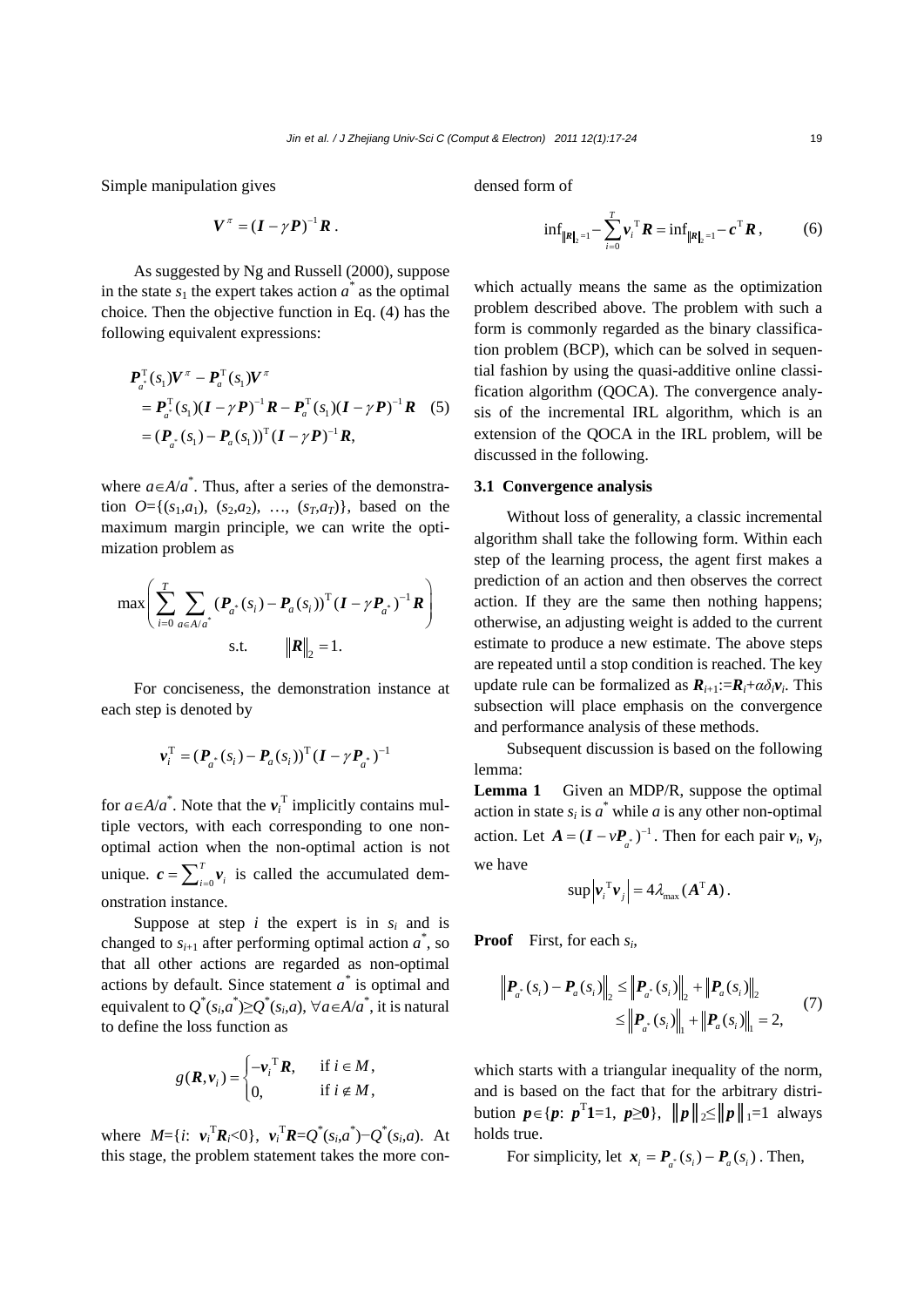∥

$$
\left|\mathbf{v}_{i}^{\mathrm{T}}\mathbf{v}_{j}\right| \equiv \left|\mathbf{x}_{i}^{\mathrm{T}}\mathbf{A}\mathbf{A}^{\mathrm{T}}\mathbf{x}_{j}\right| \leq \left\|\mathbf{A}^{\mathrm{T}}\mathbf{x}_{i}\right\|_{2} \left\|\mathbf{A}^{\mathrm{T}}\mathbf{x}_{j}\right\|_{2}
$$

$$
\leq \left\|\mathbf{x}_{i}\right\|_{2} \left\|\mathbf{A}^{\mathrm{T}}\right\|_{2}^{2} \left\|\mathbf{x}_{j}\right\|_{2} = 4 \left\|\mathbf{A}^{\mathrm{T}}\right\|_{2}^{2}
$$
(8)
$$
= 4\lambda_{\max}(\mathbf{A}^{\mathrm{T}}\mathbf{A}),
$$

where we used, sequentially, (1) the definition of  $v_i^T$ , (2) the Cauchy-Schwarz inequality, (3) the property of the matrix norm, (4) inequality (7), and (5) the definition of the matrix norm, where  $\lambda_{\text{max}}(A)$  denotes the maximum eigenvalue of matrix *A*. Proof completed.

Further analysis together with the above lemma gives rise to the following convergence theorem, the first part of which is based on Kivinen (2003):

**Theorem 1** Given an MDP/R and an example sequence  $O = \{(s_1, a_1), (s_2, a_2), ..., (s_T, a_T)\}\)$ , assuming that  $||v_i||_2 \leq R$  and  $v_i^T R^* > l$  hold for any *i*. Supposing there exists at least one  $\mathbf{R}^*$  satisfying  $\|\mathbf{R}^* - \mathbf{R}_0\|_2 \leq U$ , then for the incremental IRL algorithm one can establish:

(1) This algorithm will make at most

 $|M| \le U^2 R^2 / l^2$ 

mistakes in the example sequence.

(2) This algorithm has a regret bound of

$$
\text{regret}(\boldsymbol{R}^*,T) \leq 2\lambda_{\max}(\boldsymbol{A}^{\mathrm{T}}\boldsymbol{A})|\boldsymbol{M}|^2,
$$

where  $\lambda_{\text{max}}(A^{\text{T}}A)$  is the maximum eigenvalue of  $A^{\text{T}}A$ . **Proof** (1) First, we define

$$
\delta_i = \begin{cases} 1, & \mathbf{v}_i^{\mathrm{T}} \mathbf{R}_i \ge 0, \\ 0, & \text{otherwise.} \end{cases}
$$

Recall that in an incremental algorithm each update in the estimate can be formalized as  $\mathbf{R}_{i+1}:=\mathbf{R}_i+\alpha\delta_i\mathbf{v}_i$ , where  $\alpha$  is the learning rate and  $\mathbf{v}_i$  is the demonstration instance.

If a mistake occurs at step *i* and the estimate is updated,  $\mathbf{R}_{i+1}$  is guaranteed to approach  $\mathbf{R}^*$  instead of *Ri*. This relationship can be expressed as

$$
\|\boldsymbol{R}^* - \boldsymbol{R}_i\|_2^2 - \|\boldsymbol{R}^* - \boldsymbol{R}_{i+1}\|_2^2
$$
  
\n
$$
= \|\boldsymbol{R}^* - \boldsymbol{R}_i\|_2^2 - \|\boldsymbol{R}^* - \boldsymbol{R}_i - \alpha \delta_i \boldsymbol{v}_i\|_2^2
$$
  
\n
$$
= 2\alpha \delta_i \boldsymbol{v}_i^{\mathrm{T}} (\boldsymbol{R}^* - \boldsymbol{R}_i) - \alpha \delta_i \|\boldsymbol{v}_i\|_2^2
$$
  
\n
$$
\geq \delta_i (2\alpha \mathbf{I} - \alpha^2 \mathbf{R}^2),
$$
 (9)

where we have made use of  $\delta_i^2 = \delta_i$  in line 3,  $\|\mathbf{v}_i\|_2 \leq R$ ,  $\mathbf{v}_i^T \mathbf{R}^* > l$ , and  $\mathbf{v}_i^T \mathbf{R} \leq 0$  in line 4.

Setting the derivative of  $\delta_i(2\alpha l - \alpha^2 R^2)$  with respect to  $\alpha$  to zero and then rearranging, the solution  $\alpha = l/R^2$  is obtained. Substituting it into Eq. (9) gives

$$
\boldsymbol{R}^* - \boldsymbol{R}_i \Big\|_2^2 - \Big\| \boldsymbol{R}^* - \boldsymbol{R}_{i+1} \Big\|_2^2 \geq \delta_i l^2 / R^2.
$$

By summing this over  $i=0, 1, \ldots, T$  and eliminating the intermediate items, we obtain

$$
\|\mathbf{R}^* - \mathbf{R}_0\|_2^2 - \|\mathbf{R}^* - \mathbf{R}_{T+1}\|_2^2
$$
  
= 
$$
\sum_{i=0}^T \|\mathbf{R}^* - \mathbf{R}_i\|_2^2 - \|\mathbf{R}^* - \mathbf{R}_{i+1}\|_2^2
$$
  

$$
\geq \sum_{i=1}^T \delta_i l^2 / R^2.
$$

Noting that  $\|\mathbf{R}^* - \mathbf{R}_{T+1}\|_2^2 \ge 0$  and the assumption  $\boldsymbol{R}^* - \boldsymbol{R}_0 \Big\|_2^2 \leq U^2$ , we conclude that

$$
\sum_{i=1}^T \delta_i \leq U^2 R^2 / l^2.
$$

Considering the fact  $M = \sum_{i=0}^{T} \delta_i$ , the result is obtained. The proof is completed.

It is noteworthy that *l* denotes the minimum of the margin between value functions of the expert's policy and the alternatives when the optimal reward function is given, and that *U* is the distance between the optimal solution and the initial estimate. The bound of the mistakes can be represented in terms of *l* and *U* only when they are well defined.

(2) Noting that  $g(\mathbf{R}^*, v_i) = 0$  holds for any *i*, we obtain

regret
$$
(\boldsymbol{R}^*,T)
$$
 =  $\sum_{i=0}^T g(\boldsymbol{R}_i, \boldsymbol{v}_i) - \sum_{i=0}^T g(\boldsymbol{R}^*, \boldsymbol{v}_i)$   
\n=  $-\sum_{i=0, i \in M}^T \sum_{j < i, j \in M} \boldsymbol{v}_i^T \boldsymbol{v}_j \le \sum_{i=0, i \in M}^T \sum_{j < i, j \in M} |\boldsymbol{v}_i^T \boldsymbol{v}_j|$   
\n $\le \sup \{ |\boldsymbol{v}_i^T \boldsymbol{v}_j| \} |M|^2 / 2 = 2 \lambda_{\max} (A^T A) |M|^2,$ 

where we sequentially use (1) the definition, (2)  $g(\mathbf{R}^*, v_i) = 0$  for any *i*, (3) inequality  $\sum_i x_i \leq \sum_i x_i \leq \sum_i |x_i|$ ,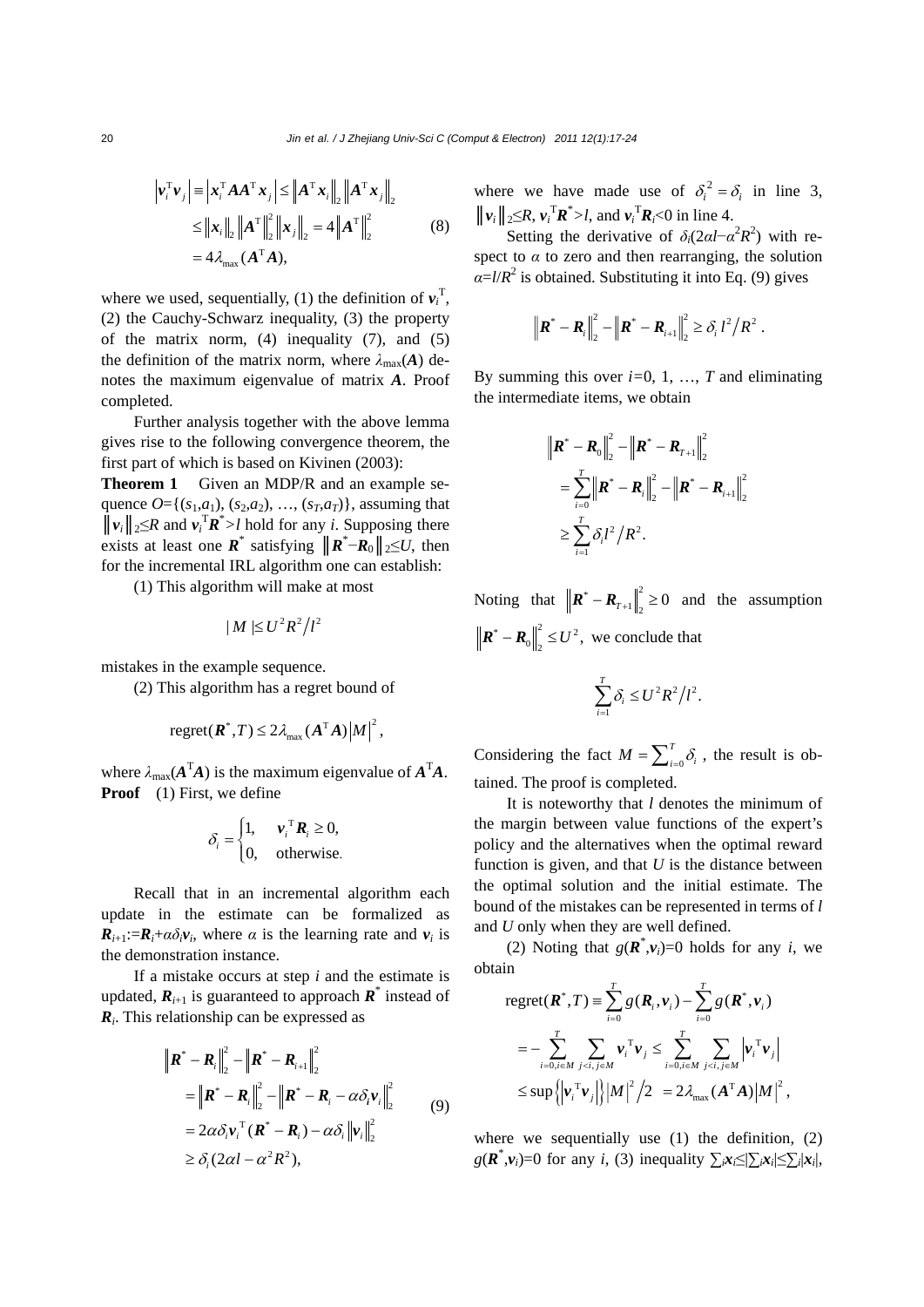(4) summation expansion, and (5) Lemma 1. This completes the proof.

#### **3.2 Algorithm description**

This subsection describes the incremental algorithm used to solve the IRL problem.

A detailed description of the incremental IRL algorithm is provided in Algorithm 1, and the policy iteration algorithm listed in Algorithm 2 is the same RL algorithm as the one presented by Sutton and Barto (1998). Note that *R* and *R* both denote the reward function, the former in function form, while the latter in vector form.

# **Algorithm 1** Incremental IRL algorithm

**Parameters**: Learning rate  $\alpha \in (0, 1]$ , model MDP(*S*, *A*, *P*, *γ*).

|    | Initialize $\mathbf{R}_0 := 1/\sqrt{ S }$ ;                              |
|----|--------------------------------------------------------------------------|
| 2  | For $i=0, 1, , T-1$                                                      |
| 3  | $\pi$ :=policyIteration(MDP, $\mathbf{R}_i$ );                           |
| 4  | Observe $(s_i, S_a^*)$ and choose $a^* \in S$ ;                          |
| 5  | If $\pi(s_i) \in S_a^*$                                                  |
| 6  | $R_{i+1}:=R_i;$                                                          |
|    | Else                                                                     |
| 8  | $v_i := (P_{s^*}(s_i) - P_{\pi(s_i)}(s_i))^T (I - \gamma P_{s^*})^{-1};$ |
| 9  | $R_{i+1}:=R_i+\alpha v_i$                                                |
| 10 | End                                                                      |
| 11 | End                                                                      |
| 12 | $R_T = R_T /   R_T  _2;$                                                 |
| 13 | Return $\mathbf{R}_T$ .                                                  |

# **Algorithm 2** Policy iteration algorithm

**Parameters**: Model MDP(*S*, *A*, *P*, *γ*), reward function *R*. 1 Initialize  $V=0$ ,  $\pi=0$ ;

| 2              | Repeat                                                                         |
|----------------|--------------------------------------------------------------------------------|
| 3              | $\Delta := 0$ :                                                                |
| $\overline{4}$ | For each $s \in S$                                                             |
| 5              | $v:=V(s)$ :                                                                    |
| 6              | $V^{\pi}(s) := R(s) + \gamma \sum_{s'} P_{s\pi}(s')V^{\pi}(s')$ ;              |
| 7              | $\Delta$ :=max $(\Delta,  v-V(s) )$ ;                                          |
| 8              | End                                                                            |
| 9              | Until $\Delta \leq \epsilon$                                                   |
| 10             | policy_stable!=1;                                                              |
| 11             | For each $s \in S$                                                             |
| 12             | $b:=\pi(s)$ :                                                                  |
| 13             | $\pi(s)$ =argmax <sub>a∈A</sub> $(R(s)+\gamma\sum_{s'}P_{sa}(s')V^{\pi}(s'));$ |
| 14             | If $b!=\pi(s)$                                                                 |
| 15             | policy_stable!=1;                                                              |
| 16             | If policy_stable=1                                                             |
| 17             | Return $\pi$ :                                                                 |
| 18             | End                                                                            |
| 19             | Else                                                                           |
| 20             | Go to line 2;                                                                  |
| 21             | End                                                                            |
| 22             | End                                                                            |

The reward estimate was initialized, confirming a uniform distribution over the entire state space. At each step, the agent obtains the optimal action  $\pi(s_i)$ based on the current reward estimate  $\mathbf{R}_i$  via the policy iteration method, and then compares this action with the observed expert's action. Note that the expert gives a set of the optimal actions  $S_a^*$  when there is more than one optimal action. We can then decide whether a reward update is necessary by checking whether the agent's choice belongs to the optimal policy set  $S_a^*$ , as performed in line 5 of Algorithm 1. If the action returned by the policy iteration algorithm is already optimal, then the reward estimate needs no adjustment. Otherwise, an increment should be added to the current estimate to improve the objective function:

$$
\begin{aligned} & \left( \boldsymbol{P}_{a^*}(s_i) - \boldsymbol{P}_{\pi(s_i)}(s_i) \right)^{\mathrm{T}} \left( \boldsymbol{I} - \gamma \boldsymbol{P}_{a^*} \right)^{-1} \boldsymbol{R}_{i+1} \\ & \geq \left( \boldsymbol{P}_{a^*}(s_i) - \boldsymbol{P}_{\pi(s_i)}(s_i) \right)^{\mathrm{T}} \left( \boldsymbol{I} - \gamma \boldsymbol{P}_{a^*} \right)^{-1} \boldsymbol{R}_{i}. \end{aligned}
$$

For conveying an intuitive meaning, Fig. 1 gives an example illustrating what the reward estimate update could look like geometrically. To simplify this discussion, only two states are presented.



**Fig. 1 Schematic of the reward estimate update in the incremental inverse reinforcement learning (IRL) algorithm within a single step, considering the case of only two states (the extension to more states is trivial)** 

The assumption is that there exists an optimal  $\mathbf{R}^*$ , which is denoted by the shaded area.  $H$  refers to a hyper-plane that cuts the reward function space into two half spaces, one of which meets the inequality  $v_i^T R^* \ge 0$  and the other of which does not. As can be seen in Fig. 1, each time a mismatch occurs, the current estimate  $\mathbf{R}_i$  is updated to  $\mathbf{R}_{i+1}$ , which approaches *R*\* . Hence, this algorithm improves the current reward estimate after each adjustment.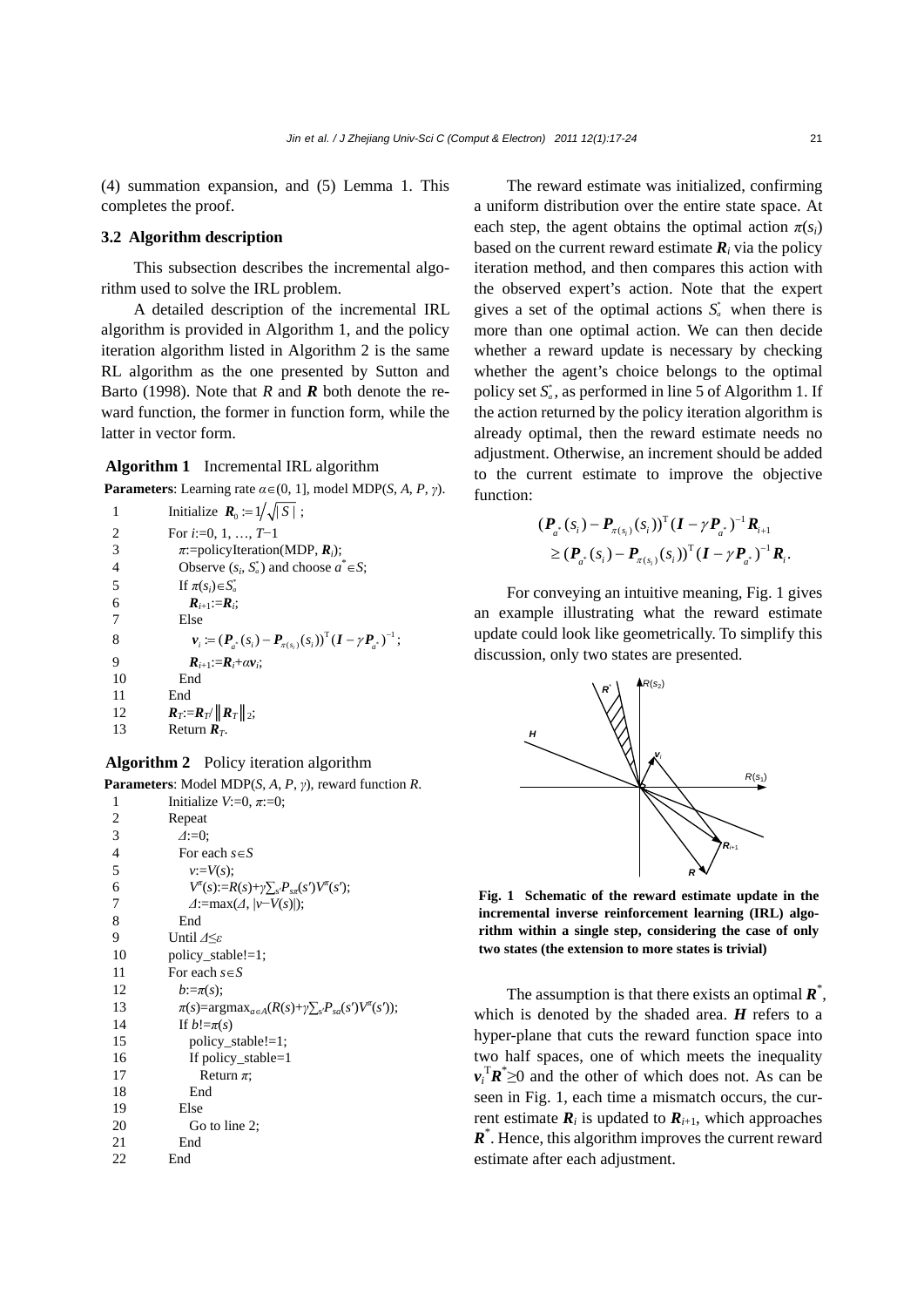## **4 Experiments**

In this section we present the empirical results of using the proposed algorithm in a driving simulation. Apprenticeship learning by using the projection method (Abbeel and Ng, 2004) is also considered for comparison.

The experimental interface is shown schematically in Fig. 2. There are five lanes, including two off-road lanes, marked as 0, 1, 2, 3, and 4. The main car, colored black, is driving at a fixed speed, which is faster than all of the other cars. The other cars are driving in the left, middle, and right lanes. This MDP has five different actions {lane0, lane1, lane2, lane3, lane4}, three of which cause the car to steer smoothly to one of the other lanes, while the other two cause it to drive off of, but parallel to, the road, on either the left or the right side. To describe a state, the algorithm at least needs to know which lane the main car is in as well as the distance to the closest car in each lane. This distance is uniformly discretized into ten grids; the distance to the closest car in a lane without other cars is always counted as the greatest distance. Therefore the total state number is  $5 \times 10 \times 10 \times 10=$ 5000.

This simulation ran at 10 Hz and the driving style was observed from a single trajectory of 1200 samples.



**Fig. 2 Highway driving simulation interface** 

A variety of different driving styles were demonstrated to see if the algorithm could mimic the same style in every scene. Eight driving styles (Table 1) are taken into account in this experiment.

The learned policy was compared with the expert's policy by comparing the state-action pairs. All states not visited in the demonstration were ignored. The policy similarity of the learned policy, as a measure of policy discrepancy, equals the percentage of the number of the matching state-action pairs.

The policy similarity when using the incremental IRL algorithm and apprenticeship learning was examined (Fig. 3), tested within the same period of time (here 1200 steps). From Fig. 3, in most cases the incremental IRL algorithm achieved equivalent or better learning quality than its counterpart.

The fact that the incremental IRL algorithm is inferior to apprenticeship learning in a few complex scenarios can be attributed to any of several reasons. On the one hand, the policy optimal condition is rarely satisfied for many problems of practical interest. Without an existing exact optimal solution, the sequential method definitely leads to intermittent oscillations. On the other hand, policy similarity is a



**Fig. 3 Plot of the policy similarity of both the apprenticeship learning and incremental inverse reinforcement learning (IRL) algorithms versus various driving styles (tested within the same period of time, 1200 steps)** 

| Style name            | Abbreviation | Style description                                                                                                                            |
|-----------------------|--------------|----------------------------------------------------------------------------------------------------------------------------------------------|
| Left lane always      | LA           | Always drive in the left lane, regardless of collisions                                                                                      |
| Middle lane always    | MA           | Always drive in the middle lane, regardless of collisions                                                                                    |
| Right lane always     | RA           | Always drive in the right lane, regardless of collisions                                                                                     |
| Left off-road always  | <b>LOA</b>   | Always drive in the left off-road lane                                                                                                       |
| Right off-road always | <b>ROA</b>   | Always drive in the right off-road lane                                                                                                      |
| Left lane mainly      | LM1          | Drive mainly in the left lane, and drive to the left off-road lane to avoid colli-<br>sions at a close distance, then back to the left lane  |
| Right lane mainly     | RM1          | Drive mainly in the right lane, and drive to the right off-road lane to avoid<br>collisions at a close distance, then back to the right lane |
| Middle lane bad       | МB           | Drive mainly in the middle lane and hit as many other cars as possible                                                                       |

**Table 1 Driving styles in the driving simulation**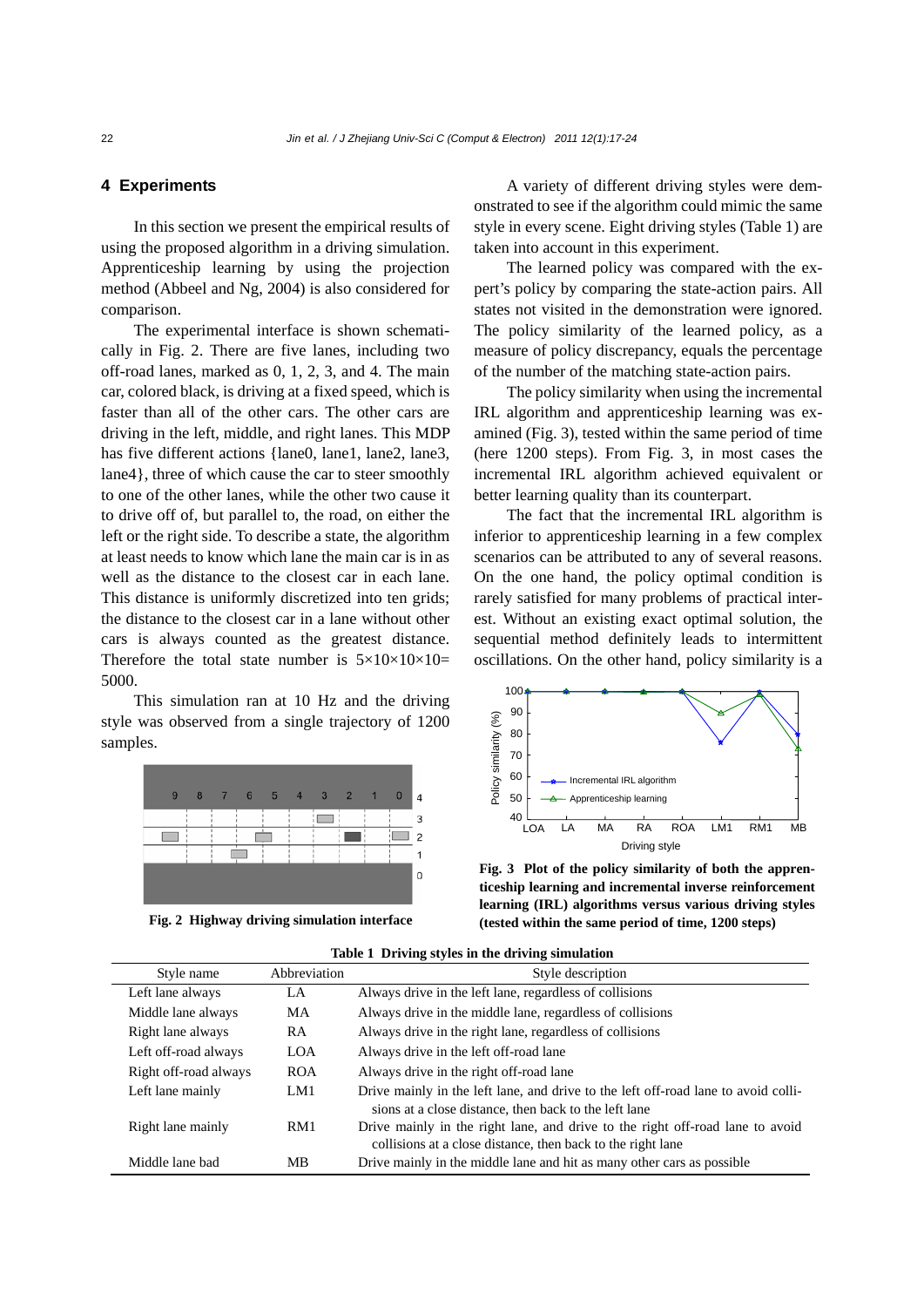subjective measurement and therefore cannot be used to depict exactly to what degree the two policies are distinct.

Fig. 4 shows that in some simple cases, such as when the main car remains in a certain lane, the incremental IRL algorithm converges rapidly and opts to select the optimal action after only a few steps. In other cases it takes more time for the algorithm to obtain the best policy. The disturbance while learning the LM1 and MB styles probably stems from a non-optimal demonstration.



**Fig. 4 Convergence rate of the incremental inverse reinforcement learning (IRL) algorithm with the eight driving styles** 

#### **5 Conclusions**

Inverse reinforcement learning, as a class of approaches to finding an optimal policy when the reward function is unavailable, has been successfully applied in several domains (Abbeel *et al*., 2007; 2008; Ratliff *et al*., 2007; Kolter *et al*., 2008). Nevertheless, there remain open questions if this method is to be used in more comprehensive applications.

In summary, in this paper, an innovative online approach to the IRL problem is proposed. There are several advantages of our technique over previous work: (1) The approach does not employ a strategy of matching the feature count between an observed policy and a learner's policy, which might lead to ambiguity due to the fact that many policies can generate the same feature counts. In contrast, the intentions of the expert are taken into account in our method. Note that the feature count and the function approximation mentioned above differ in the functionality. The former is used as the goal of the learning while the latter is used to represent the reward function as a linear combination of several components. (2) This approach avoids solving the quadratic problem, which is generally reckoned as a costly operation. (3) It also enjoys the benefit of the ability to handle data that arrive singly. On the other hand, this algorithm suffers from some disadvantages: (1) Its performance might fluctuate when encountering a non-optimal demonstration. It is well known that human demonstration suffers from non-optimality due to delayed responses and inaccurate judgments. (2) The algorithm's performance greatly depends on the learning features, which are, for now, manually designated.

One of the primary assumptions is that the reward function is expressible as a linear function of some known fixed features. Hence, it remains an important problem to develop methods for learning reward functions that might be non-linear functions of the features. On the other hand, the learning feature is expected to be constructed or selected from date instead of being manually adjusted (Chen *et al*., 2010). Furthermore, it might be possible to substitute the temporal difference method for the dynamic programming method, when solving the Bellman equation to strengthen the online characterization. Nevertheless, this might give rise to a challenging problem of performing value iteration with a variant reward function.

### **References**

- Abbeel, P.Y., Ng, A.Y., 2004. Apprenticeship Learning via Inverse Reinforcement Learning. 21st Int. Conf. on Machine Learning, p.1-8. [doi:10.1145/1015330.1015430]
- Abbeel, P.Y., Coates, A., Quigley, M.Y., Ng, A., 2007. An Application of Reinforcement Learning to Aerobatic Helicopter Flight. Advances in Neural Information Processing Systems. MIT Press, Cambridge, McCallum, p.76-84.
- Abbeel, P.Y., Dolgov, D., Ng, A.Y., Thrun, S., 2008. Apprenticeship Learning for Motion Planning with Application to Parking Lot Navigation. IEEE/RSJ Int. Conf. on Intelligent Robots and Systems, p.1083-1090.
- Chen, S.Y., Qian, H., Fan, J., Jin, Z.J., Zhu, M.L., 2010. Modified reward function on abstract features in inverse reinforcement learning. *J. Zhejiang Univ.-Sci. C (Comput. & Electron.)*, **11**(9):718-723. [doi:10.1631/jzus.C0910 486]